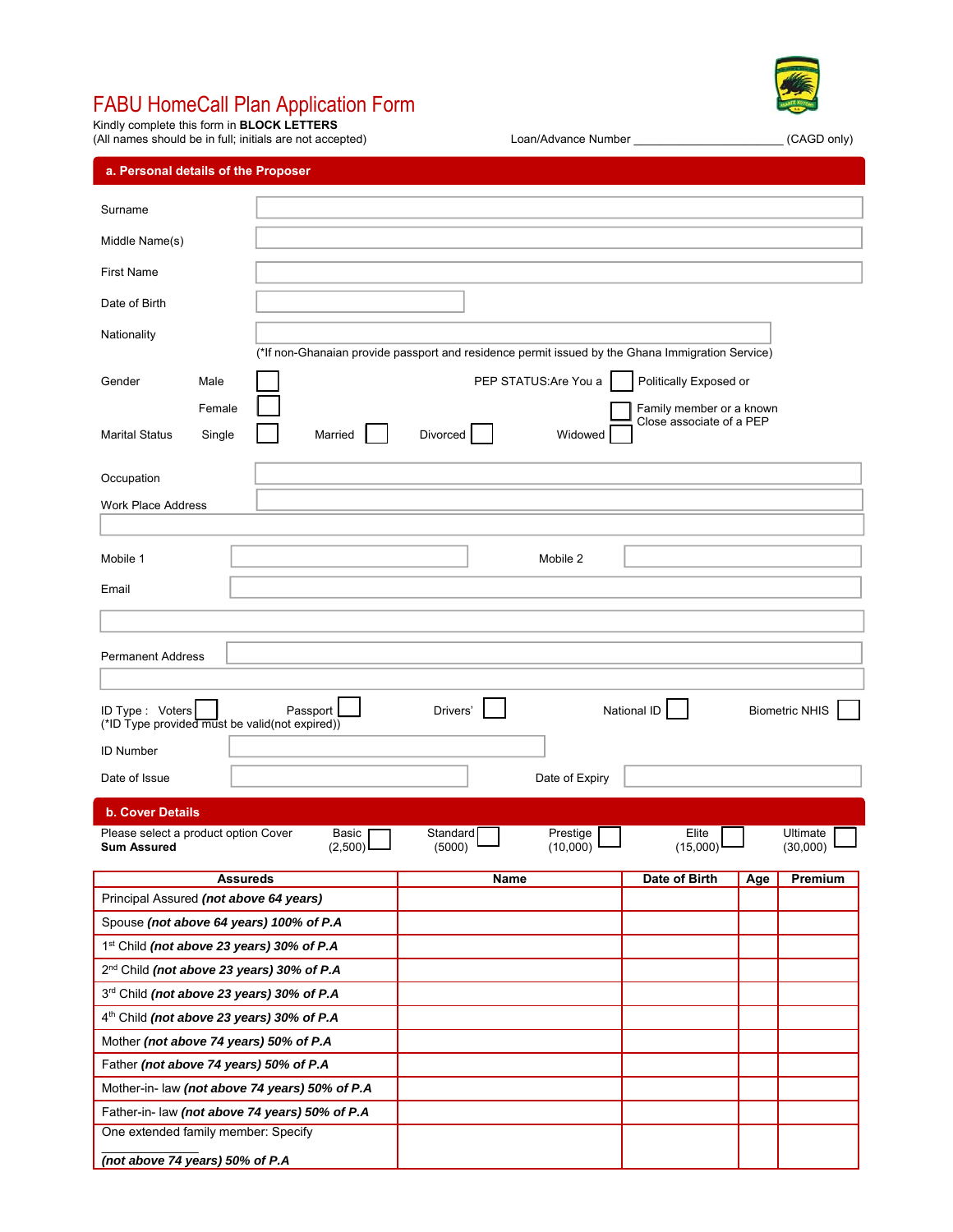#### **IF AT TIME OF CLAIM IT IS DISCOVERED THAT THE ASSURED WAS MORE THAN THE AGE LIMIT AT THE INCEPTION OF THE POLICY , THE COMPANY WOULD ONLY REFUND PREMIUMS**

| Basic Premium<br>Extra Premium                  |  |      | <b>Total Premium</b><br>Initial Sum assured |  |
|-------------------------------------------------|--|------|---------------------------------------------|--|
| c. Beneficiary (ies) of the Proposer            |  |      |                                             |  |
| Surname                                         |  |      |                                             |  |
|                                                 |  |      |                                             |  |
| Other Name(s)                                   |  |      |                                             |  |
| Date of Birth                                   |  | $\%$ | #                                           |  |
| Relationship                                    |  |      |                                             |  |
|                                                 |  |      |                                             |  |
| Surname                                         |  |      |                                             |  |
| Other Name(s)                                   |  |      |                                             |  |
| Date of Birth                                   |  | $\%$ | #                                           |  |
| Relationship                                    |  |      |                                             |  |
|                                                 |  |      |                                             |  |
| Surname                                         |  |      |                                             |  |
| Other Name(s)                                   |  |      |                                             |  |
| Date of Birth                                   |  | $\%$ | #                                           |  |
| Relationship                                    |  |      |                                             |  |
|                                                 |  |      |                                             |  |
| Surname                                         |  |      |                                             |  |
| Other Name(s)                                   |  |      |                                             |  |
| Date of Birth                                   |  | $\%$ | $\#$                                        |  |
| Relationship                                    |  |      |                                             |  |
|                                                 |  |      |                                             |  |
| Trustee                                         |  |      |                                             |  |
| (Where a beneficiary<br>is below 18 yrs of age) |  |      |                                             |  |
|                                                 |  |      |                                             |  |
| Date of Birth                                   |  |      | #                                           |  |
| Relationship                                    |  |      |                                             |  |

### **d. Increment Option (Please tick applicable option)**

Do you wish to have the Benefits Increase option, which maintains the value of your benefit through an automatic increase in premium and

| benefit as per the schedule below?          | Yes | No                      |                             |
|---------------------------------------------|-----|-------------------------|-----------------------------|
| If yes, Kindly tick in the preferred option |     |                         |                             |
| If yes tick your preferred option           |     | Annual Premium Increase | Annual Sum Assured Increase |
| Option 1                                    |     | 10%                     | 6%                          |
| Option 2                                    |     | 15%                     | 9%                          |
| Option 3                                    |     | 20%                     | 12%                         |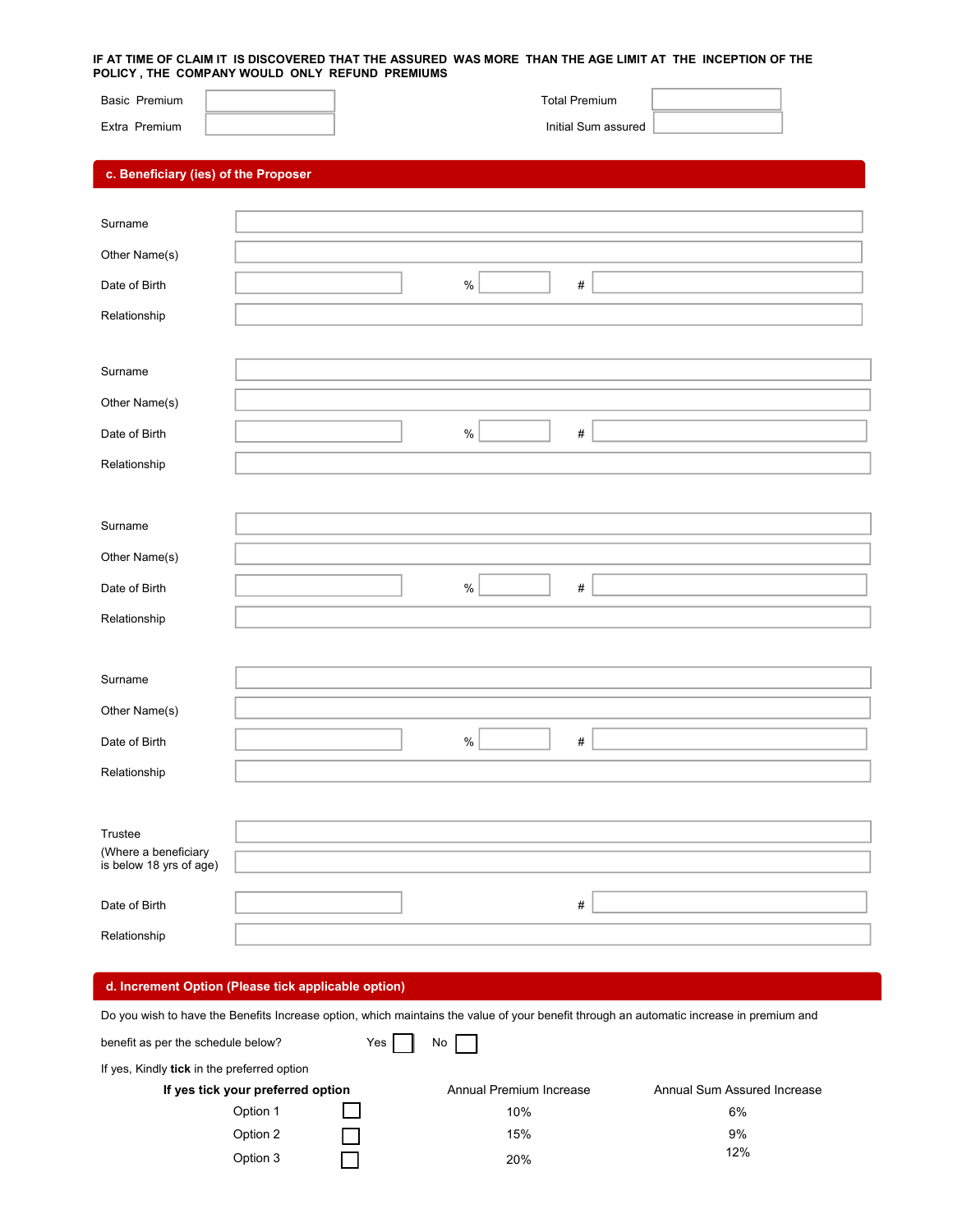| e. Premium Payment                                                                |                 |                    |         |           |             |                   |
|-----------------------------------------------------------------------------------|-----------------|--------------------|---------|-----------|-------------|-------------------|
| CAGD                                                                              |                 | Corporate          |         |           |             | <b>Bank Debit</b> |
| Staff ID Number                                                                   |                 |                    |         |           |             |                   |
| Bank and Branch                                                                   |                 |                    |         |           |             |                   |
|                                                                                   |                 |                    |         |           |             |                   |
| Account Number                                                                    |                 |                    |         |           |             |                   |
| Mobile Money Number 024 5287 497                                                  |                 | Payment frequency; | Monthly | Quarterly | Semi-Annual | Annually          |
| Source of income; Salary                                                          | <b>Business</b> | Other              |         |           |             |                   |
| If Business or Other, Please specify nature of Business or other source of income |                 |                    |         |           |             |                   |

## **e. Medical History**

| 1. Do you or any of the Proposed Life Assured suffer any disease, disorder,<br>paralysis or health impairment?                                                                  | Yes | No |  |
|---------------------------------------------------------------------------------------------------------------------------------------------------------------------------------|-----|----|--|
| 2. During the past 12 months did any Proposed Life Assured suffer from any of the<br>following?                                                                                 |     |    |  |
| Respiratory or lung disorder (e.g. Persistent tuberculosis, spitting of blood,<br>recurrent lung infection, difficulty in breathing)                                            | Yes | No |  |
| A disease or disorder of the bladder or reproductive organs (e.g. Blood or albumin<br>ii.<br>in the urine, chronic discharge, difficulty in passing urine, venereal diseases)   | Yes | No |  |
| 3. Is any Proposed Life Assured at present receiving or has he/she during the past 12<br>months<br>received any medication or treatment for longer than two weeks continuously? | Yes | No |  |
| 4. Did any Proposed Life Assured consult any medical doctor or other persons providing<br>healing services (e.g. Herbalist, traditional healer) during the past 3 months.       | Yes | No |  |
| 5. Has any Proposed Life Assured been informed that he/she has been infected<br>With HIV or is suffering from it?                                                               | Yes | No |  |
| 6. Do you or any of the Proposed Life Assured have any sickle cell condition?                                                                                                   | Yes | No |  |

 *If the answer to any of the above is YES, please provide details below.* 

| Name | Question<br>No. | <b>Full Details</b> |
|------|-----------------|---------------------|
|      |                 |                     |
|      |                 |                     |
|      |                 |                     |
|      |                 |                     |
|      |                 |                     |
|      |                 |                     |
|      |                 |                     |

| f. Insurance History (Please tick Yes/No)                                                                               |
|-------------------------------------------------------------------------------------------------------------------------|
| Do you have any life assurance policy?<br>Nol<br>Yesl                                                                   |
| If yes, list company (ies) and the sum (s) assured<br>2.                                                                |
| Have you ever been refused life assurance, Your application deferred or had special terms imposed on it?<br>No<br>Yes I |
| Soft Copy<br>How would you like to receive your policy certificate?<br>Hard copy                                        |
| If soft copy, provide e-mail address /whatsapp No.                                                                      |
|                                                                                                                         |